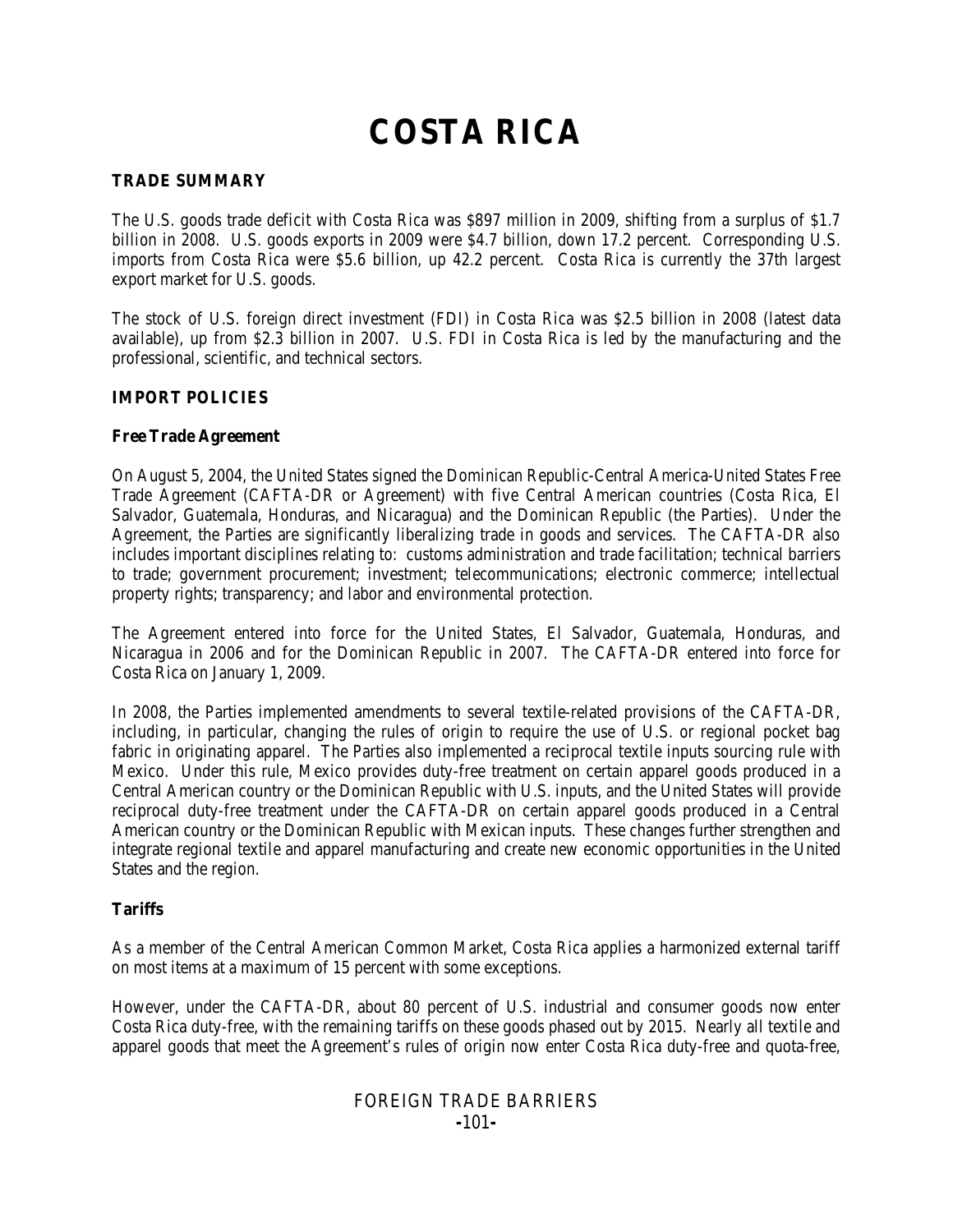creating economic opportunities for U.S. and regional fiber, yarn, fabric, and apparel manufacturing companies.

Under the CAFTA-DR, more than half of U.S. agricultural exports now enter Costa Rica duty-free. Costa Rica will eliminate its remaining tariffs on virtually all agricultural products by 2020 (2022 for chicken leg quarters and 2025 for rice and dairy products). For certain agricultural products, tariff-rate quotas (TRQs) will permit some immediate duty-free access for specified quantities during the tariff phase out period, with the duty-free amount expanding during that period. Costa Rica will liberalize trade in fresh potatoes and onions through expansion of a TRQ, rather than by tariff reductions.

#### **Nontariff Measures**

Under the CAFTA-DR, Costa Rica committed to improve transparency and efficiency in administering customs procedures, including the CAFTA-DR rules of origin. Costa Rica also committed to ensuring greater procedural certainty and fairness in the administration of these procedures, and all the CAFTA-DR countries agreed to share information to combat illegal transshipment of goods.

Costa Rica implemented the Information Technology Customs Control (TICA) system in 2007 for imports and in early 2009 for exports (other than exports from free trade zones). The TICA system has significantly improved what had been a complex and bureaucratic import process. Under the TICA system, the Costa Rican customs authority has changed its focus from the verification of goods to the verification of processes and data. Customs officials now have up to four years to review the accuracy of import declarations, which allows customs to facilitate the free flow of goods while gathering necessary documentation.

#### **GOVERNMENT PROCUREMENT**

The CAFTA-DR requires that procuring entities use fair and transparent procurement procedures, including advance notice of purchases and timely and effective bid review procedures, for procurement covered by the Agreement. Under the CAFTA-DR, U.S. suppliers are permitted to bid on procurements of most Costa Rican government entities, including key ministries and state-owned enterprises, on the same basis as Costa Rican suppliers. The anticorruption provisions in the Agreement require each government to ensure under its domestic law that bribery in matters affecting trade and investment, including in government procurement, is treated as a criminal offense or is subject to comparable penalties.

Costa Rica is not a signatory to the WTO Agreement on Government Procurement.

### **EXPORT SUBSIDIES**

Tax holidays are available for investors in free trade zones, unless tax credits are available in an investor's home country for taxes paid in Costa Rica.

Under the CAFTA-DR, Costa Rica may not adopt new duty waivers or expand existing duty waivers that are conditioned on the fulfillment of a performance requirement (*e.g.*, the export of a given level or percentage of goods). However, under the CAFTA-DR, Costa Rica was permitted to maintain such measures through 2009, provided that it maintained the measures in accordance with its obligations under the WTO Agreement on Subsidies and Countervailing Measures. The U.S. Government is working with the Costa Rican government in an effort to ensure it implements its CAFTA-DR obligation.

## FOREIGN TRADE BARRIERS **-**102**-**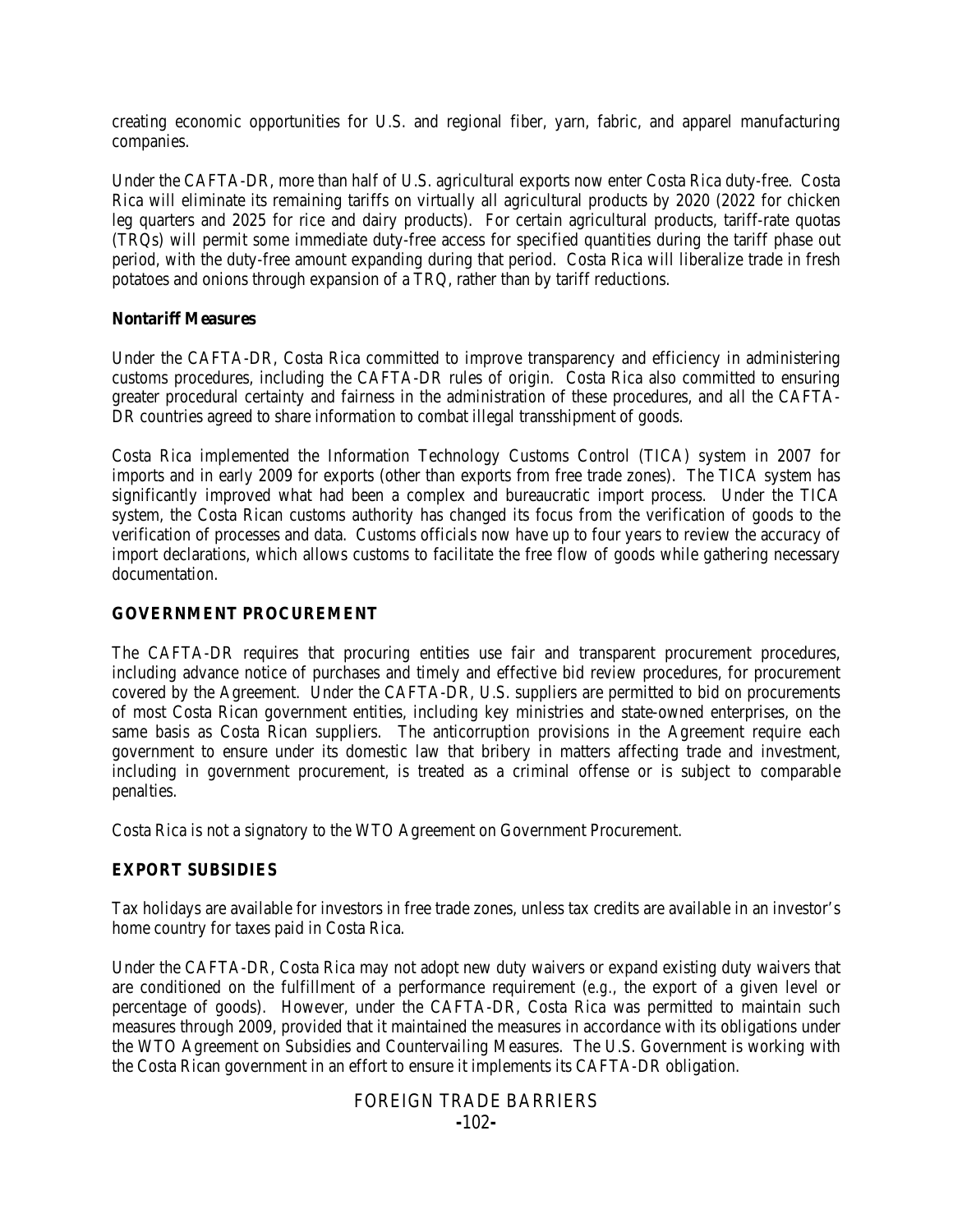# **INTELLECTUAL PROPERTY RIGHTS (IPR) PROTECTION**

Costa Rica was listed on the Watch List in the 2009 Special 301 report. Key concerns cited in the report included the need to assign higher priority to, and allocate greater resources for, combating piracy and counterfeiting, and the need to seek deterrent penalties. During 2009, the U.S. Government worked with the Costa Rican government on the latter's efforts to meet its commitments to make certain changes to its IPR laws and to ensure that effective regulations on agricultural chemicals are in place.

The CAFTA-DR provides for improved standards for the protection and enforcement of a broad range of IPR, including protections for patents, trademarks, undisclosed test and other data submitted to obtain marketing approval for pharmaceuticals and agricultural chemicals, and digital copyrighted products such as software, music, text, and videos; and further deterrence of piracy and counterfeiting. To implement its CAFTA-DR IPR obligations, Costa Rica undertook legislative reforms providing for stronger IPR protection and enforcement.

The United States will continue to monitor Costa Rica's implementation of its IPR obligations under the CAFTA-DR.

## **SERVICES BARRIERS**

Under the CAFTA-DR, Costa Rica granted U.S. services suppliers substantial access to its services market, including financial services.

In 2008, Costa Rica made significant changes in its legal and regulatory framework intended to implement its CAFTA-DR commitments on insurance. The newly established insurance regulator authorized six insurance companies, including one U.S.-owned company, to compete with the former monopoly state insurance provider, and will accept applications from other interested insurers. These new competitors are expected to start operating in the market in 2010.

Under the CAFTA-DR, Costa Rica committed to open important segments of its telecommunications market, including private network services, Internet services, and mobile wireless services. Costa Rica's telecommunications market is now open for private network services and Internet services, and the Costa Rican government recently announced that it will begin an auction process to allocate the radioelectric spectrum necessary to allow for new entrants in the wireless telephony market. Although the announced timeline has since been delayed, it is hoped that the auctions will take place in mid-2010 and that competitors will enter the wireless market by the end of the year.

### **INVESTMENT BARRIERS**

The CAFTA-DR establishes a secure and predictable legal framework for U.S. investors operating in Costa Rica. The investment protection obligations of the CAFTA-DR apply to a broad definition of investments, including enterprises, debt, concessions, contracts, and intellectual property. In almost all sectors, the CAFTA-DR provides U.S. investors the right to establish, acquire, and operate investments in Costa Rica on an equal footing with local investors. Investor rights are protected under the CAFTA-DR by a procedure for dispute settlement that is impartial and transparent.

Notwithstanding the CAFTA-DR's legal framework for investment, the Costa Rican regulatory environment can pose significant barriers to successful investment in Costa Rica. One common problem

# FOREIGN TRADE BARRIERS **-**103**-**